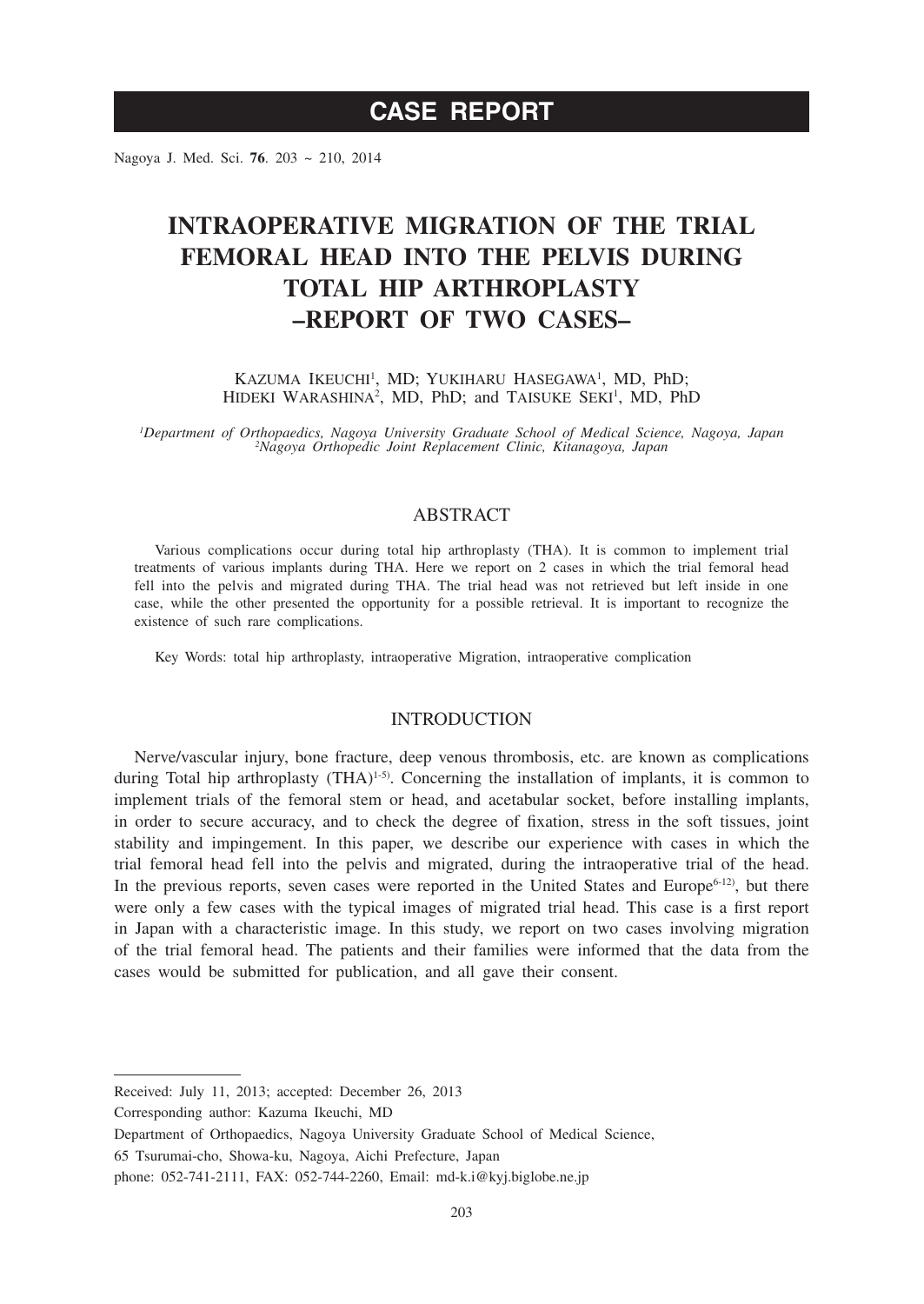#### CASE 1

A 75-year-old female had been suffering from right hip pain at the age of 74, and visited our hospital as an outpatient. Bilateral osteoarthritis of the hip was found in a plane X-ray image of the hip joints (Figure 1). The plane X-ray images showed end stage of osteoarthritis with mild subluxation. Because the right-side coxalgia gradually worsened, she was admitted to our hospital. She had a total of 55 points in the Harris hip score before the surgery.

Cementless THA was performed under general anesthesia in the left lateral decubitus position. A posterior approach was used with standard skin incision. Short rotator muscles were dissected, and repaired when the wound was closed. Anterior joint capsules were resected widely. The installation angle of the acetabular cup was set, in compliance with the Pelvic Guide<sup>13)</sup>, at 45° inclination, and 20° anteversion. After implementing acetabular reaming and an acetabular cup trial, an acetabular socket of φ50mm and a ceramic liner (Trident, Stryker Co. NJ, USA) were installed. Subsequently, after implementing femoral reaming and rasping, a femoral stem component (Supersecurefit, Stryker Co. NJ, USA) was installed, as is typical. Finally, the presence of stress in the soft tissues, joint instability and impingement were assessed, by using a trial femoral head of φ26mm. No dislocation occurred even at 80-degree flexion and 80-degree internal rotation. No posterior instability was found.

When an assistant, who did not have much experience in handling hip prosthesis, checked the anterior instability at external rotation in full extension, he forcibly caused an anterior dislocation. Therefore, the trial femoral head fell anteriorly and migrated within the pelvis through the site which resected anterior joint capsule. Immediately, retrieval was attempted with fingers along the interior wall of the pelvis. Not only was the retrieval unsuccessful, but the head was pushed even further inside with the fingers. The head was migrated deeper along the interior wall of the pelvis. Its location could not be confirmed with a fluoroscope.

The anterior portion of the joint capsule was opened up but we failed to find the trial head. We thought it was necessary to change the body position and requested an abdominal surgeon for help to retrieve the trial femoral head. We stopped to retrieve the trial head. It was necessary to operate on some day, if patient complaint abdominal pain or discomfort. Upon obtaining the consent from the patient's family, the wound was closed to finish the surgery, leaving the trial femoral head inside. The X-ray image of the AP view just after the surgery showed that trial head was confirmed slightly (Figure 2). After the surgery, with CT, the trial femoral head was confirmed inside the iliac muscle, within the quadrilateral space inside the pelvis (Figure 3-A, B). Anteversion of the acetabular cup was 30 degree on CT view. It has been 3 years since the patient underwent the surgery. No clinical symptoms, such as abdominal symptoms, have been found during this period of time. The location of the trial femoral head has not changed during the past 3 years, according to the X-ray image (Figure 4). Furthermore, the current Harris hip score has improved to a total of 81 points.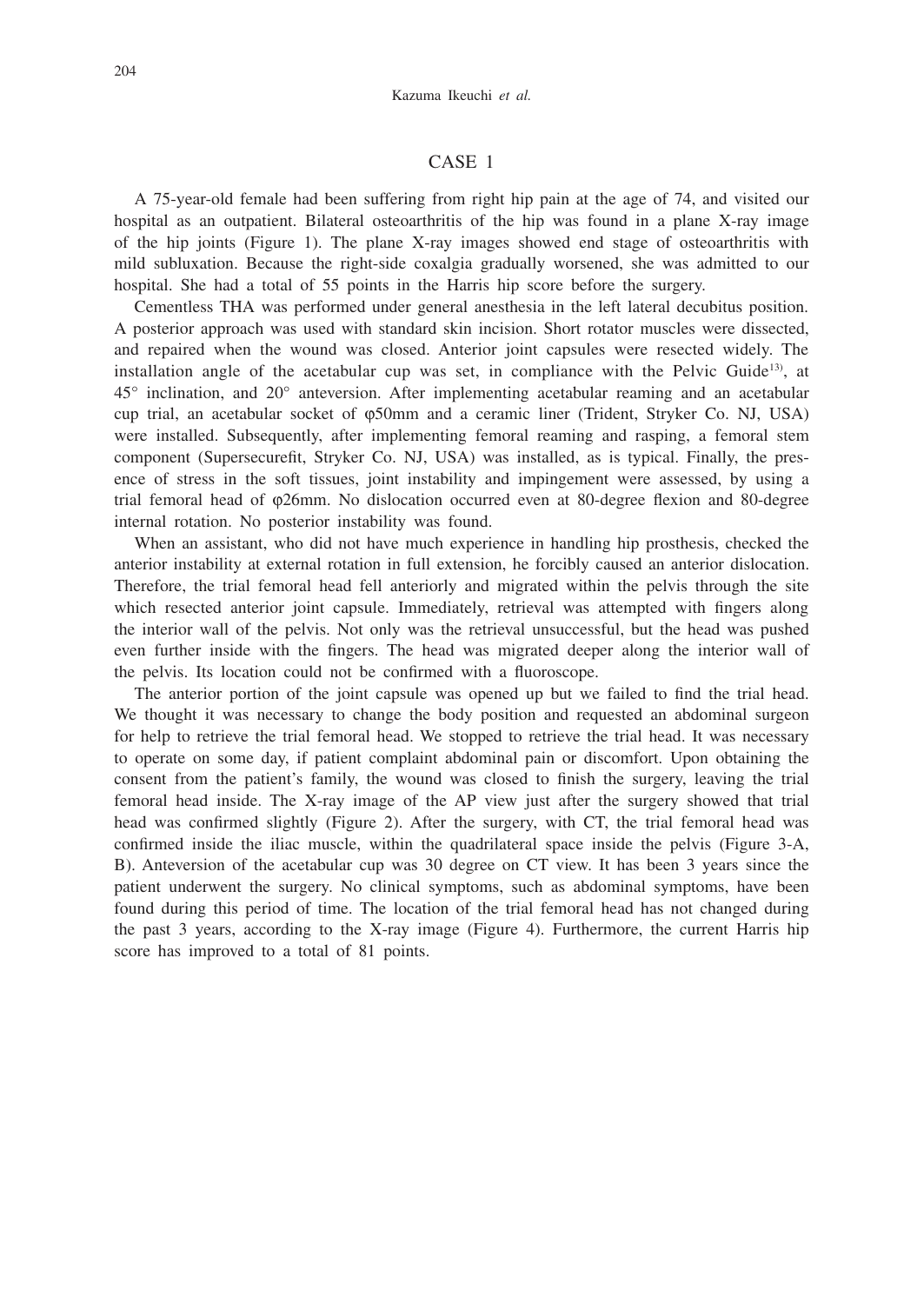

**Fig. 1** This is an anterior X-ray image of the hip joints before surgery. Narrowing of the cleft between articulations, spur formation and osteoscierosis in the acetabulum were observed, and a diagnosis of osteoarthritis was reached.



**Fig. 2** This is an anterior X-ray image of the hip joints after surgery. The trial head was faintly visible (white arrow).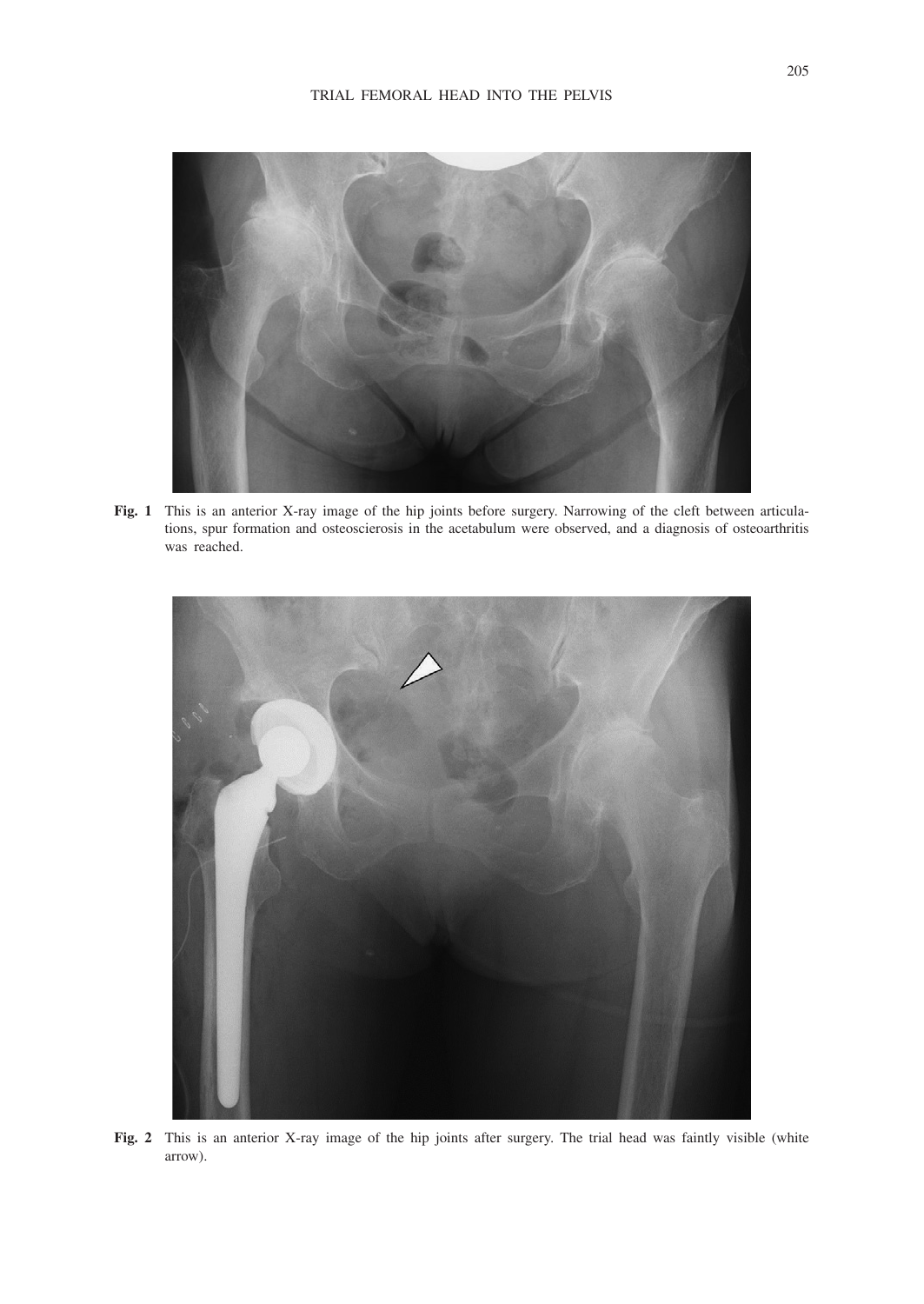

**Fig. 3A** This shows the CT after surgery. (coronal image ) The trial femoral head is observed to be inside the iliac muscle of the quadrilateral space within the pelvis. (white arrow)



**Fig. 3B** This shows the CT after surgery. (axial image) The trial femoral head is found in the quadrilateral space in the posterior inner wall of the right pelvis. (arrow head)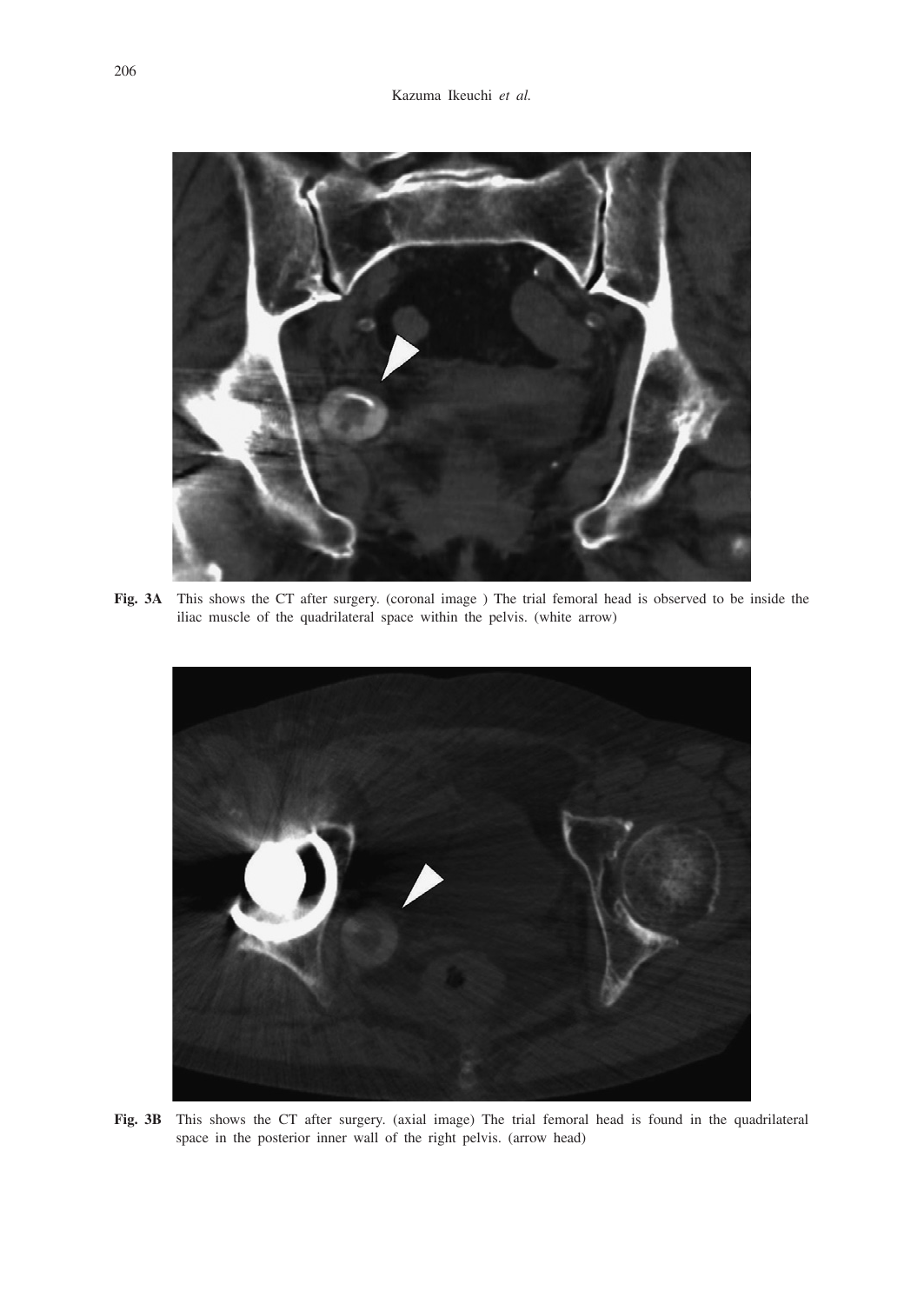

**Fig. 4** This shows an X-ray image 3 years after surgery. The trial femoral head is faintly visible inside the right pelvis. (Arrow head)

#### CASE 2

A 50-year-old female presented with advanced osteoarthritis of left hip secondary to acetabular dysplasia. The plane X-rays image showed grade4 by the Kellgren-Lawrence classification, and type1 by the crowe classification. Before surgery, she had a total of 54 points for the Harris hip score.

A cementless THA was performed by a procedure same as Case 1. Anterior joint capsules were resected. The installation angle of the acetabular cup was set, in compliance with the Pelvic Guide<sup>13</sup>), at  $45^{\circ}$  inclination, and  $20^{\circ}$  anteversion. After implementing acetabular reaming and an acetabular cup trial, an acetabular socket of φ48mm and a ceramic liner were installed (Trident, Stryker Co. NJ, USA). Subsequently, after implementing femoral reaming and rasping, a femoral stem component (Supersecurefit, Stryker Co. NJ, USA) was installed, as is typical. Finally, the presence of stress in the soft tissues, joint instability and impingement were assessed, by using a trial femoral head of φ28mm. No dislocation occurred up to 70-degree flexion and 90-degree internal rotation. No posterior instability was found.

When the assistant checked the anterior at external rotation in full extension, he forcibly caused anterior dislocation. At this time, the trial femoral head fell anteriorly and migrated within the pelvis through the site which resected anterior joint capsule. Because we had experienced Case 1, we did not try to retrieve it using fingers. The anterior wall of the pelvis was blocked by pressing from the surface of the skin around the groin region, and a large size Kocher was inserted in the anterior of the trial femoral head, to block any further migration in a deeper area. It was retrieved manually. When retrieving, no nerve/vascular injuries were observed. No complications were observed after 8 months of surgery, and the patient is progressing favorably.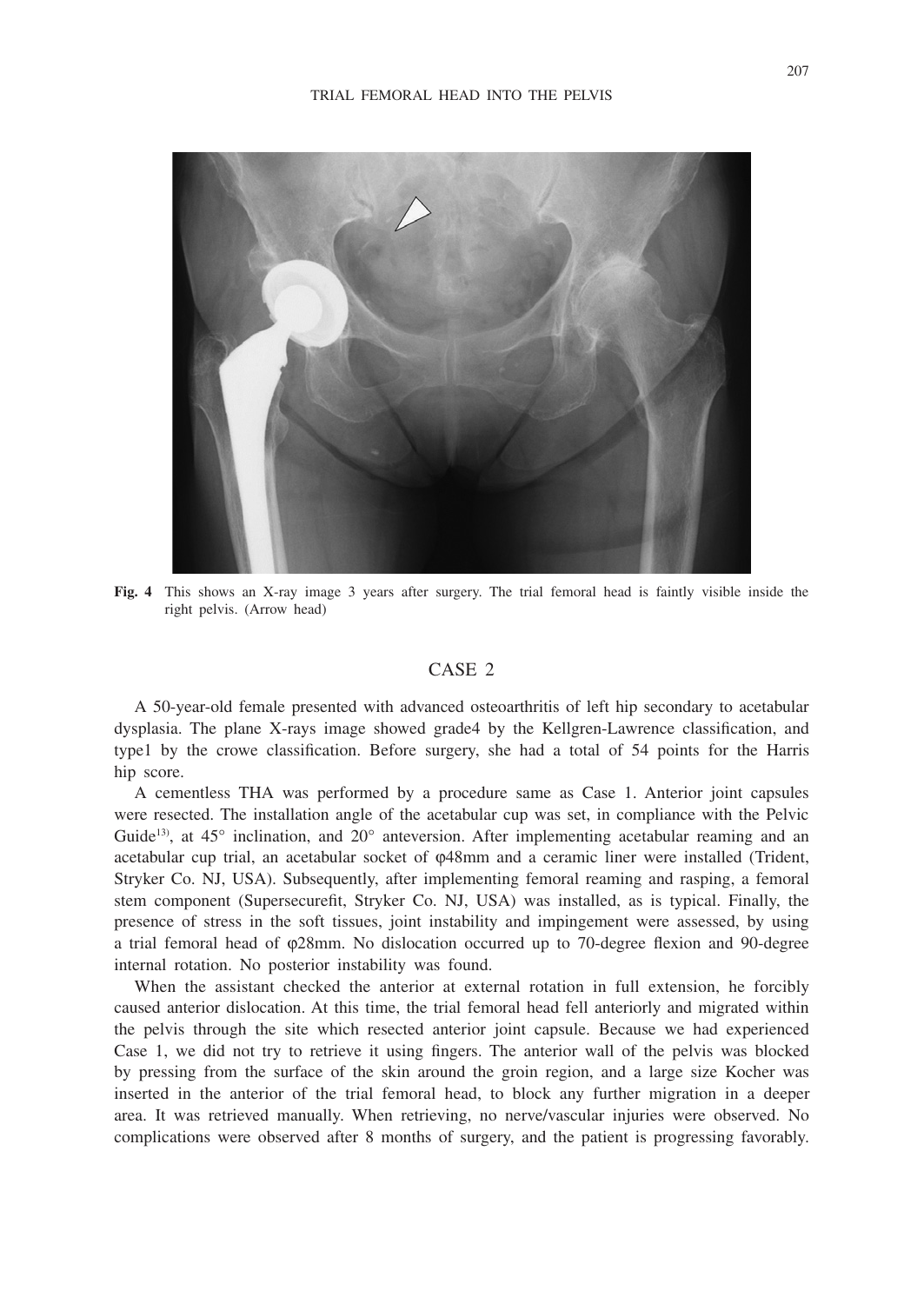#### DISCUSSION

Reports associated with the fall/ migration of a trial femoral head into the pelvis, as a complication during THA, are in existence for 7 cases, with a total of 11 examples so  $far^{6-12}$ . However, it is believed that the frequency of occurrence is minimal. With respect to the surgical approach on the occurrence of the fall/ migration of trial femoral head into the pelvis, the Hardinge approach, anterior approach and posterior approach have been reported. In other words, it can occur with any type of approach. With respect to the occurrence situation, a slight tightness in the soft tissues was observed and no instability was mentioned. Instability of the hip joint was not observed either, in these cases. Therefore, it does not mean that a gentle stress in the hip joints or instability tends to cause the problem, but rather, it is assumed that it tends to occur when excessive tightness is observed.

In these case, when posterior impingement or anterior instability is assessed with external rotation in full extension, migration occurred because the assistant forcibly caused anterior dislocation. It was believed that the trial femoral head was flipped and migrated deeper in the pelvis, because of the additional excessive stress on the hip joint. In addition, the possibility was that it was easy to be dislocated forward because the anteversion of the acetabular cup of case1 was moderately excessive. Batouk at al. reported that the region in which the trial femoral head fell and migrated was the anterior of the sacroiliac joint<sup>6</sup>, while Alfonso *et al.* reported it was inside the retroperitoneum of the exterior of ilioposoas muscle<sup>9</sup>), Callaghan *et al.* reported that it was the inside surface of the psoas tendon<sup>8)</sup> and Wes *et al.* reported it was inside the psoas bursa $\eta$ . In the present case, the trial femoral head was confirmed to be in the quadrilateral space within the pelvis, in an area lower than previous reports. It is believed that this was because the trial femoral head was flicked into the lower area, due to the dislocation in a high extension position, and furthermore because the surgeon pushed further with his fingers.

According to the previous report, there were only 3 examples in which trial femoral heads were left behind without being retrieved, while they were retrieved in 8 samples. With respect to the retrieval method, it has been reported that aortic cross-clamping was used for retrieval<sup>7)</sup>, or an ilio-inguinal approach was developed for retrieval<sup>8</sup>, or when it migrated to the retroperitoneum, it was retrieved under laparoscopic vision<sup>9</sup>. How to handle retrieval of a trial femoral head is not difficult if it is retrieved in a calm manner. However, in case 1, because the surgeon tried to retrieve it with fingers from the very beginning, he was unable to grasp it properly and it slipped, resulting in further dislocation into a deep area of the pelvis. Retrieval from the original surgical wound was not possible. Because the corrosion of the trial head and the further movement were possible, it was sure that the retrieval was desirable. However, upon obtaining informed consent from the patient and her family, further efforts at retrieval were not attempted. It is recommended that a retrieval operation from the anterior be implemented together with an abdominal surgeon and vascular surgeon.

With regard to case 2, retrieval was possible by blocking the anterior, based on the experience in case 1. As shown in the above, when a trial femoral head is migrated into the pelvis, the retrieval becomes difficult. The hip joint of the patients receiving THA often showed significant contracture. Anterior joint capsule was usually reinforced by an iliofemoral ligament and a pubofemoral ligament. When we enlarge the surgical site, we must resect anterior joint capsule to obtain the better visual field and to release the hip contracture. If anterior joint capsule was completely resected, a trial head will easily migrate to the anterior space under the rectus femoris muscle (Figure5). Because we recommend that the anterior joint capsule resection should be a minimum. The extension and abduction test of the hip carried out because we should confirm anterior instability and posterior impingement. We suggest to have put gauze through the neck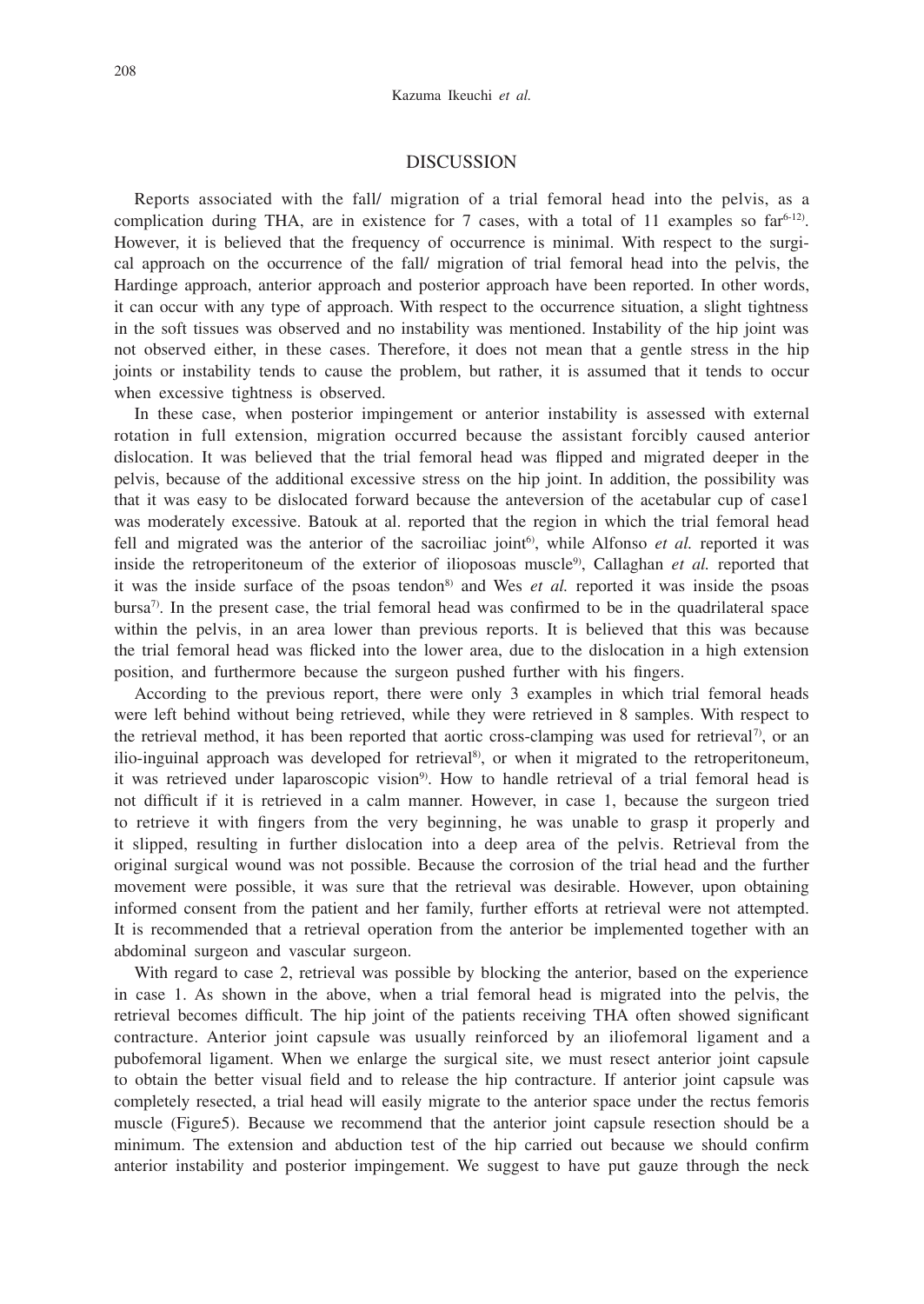

**Fig. 5** When anterior joint capsule was resected, the trial head arrived at the pelvic medial wall through the inside of the rectus femoris muscle.

to control a stem because dislocation with the force prevented. We should operate it to avoid nerves, vascular injury if we perform grasp of a trial head with forceps as far as we can look it in the face.

It is recommended, as a means of preventing migration, that an anterior block be implemented with gauze packing<sup>10</sup>), if stress in the joint is strong, or a "necklace" be used, threading the trial femoral head<sup>9)</sup>.

In conclusion we have experienced 2 cases in which migration of the trial femoral head into the pelvis during THA was observed, both of which were intraoperative complications. Attention is necessary for anterior dislocations when implementing the head trial. If the trial femoral head migrated, retrieve the trial head in a calm manner so that it will not further migrate into a deep area. It is necessary to recognize this as an intraoperative complication of THA.

Conflict of interest: The authors have declared no conflicts of interest.

#### **REFERENCES**

1) Bergqvist D, Carlsson AS, Ericsson BF. Vascular complications after total hip arthroplasty. *Acta Orthop Scand*, 1983 Apr; 54(2): 157–163.